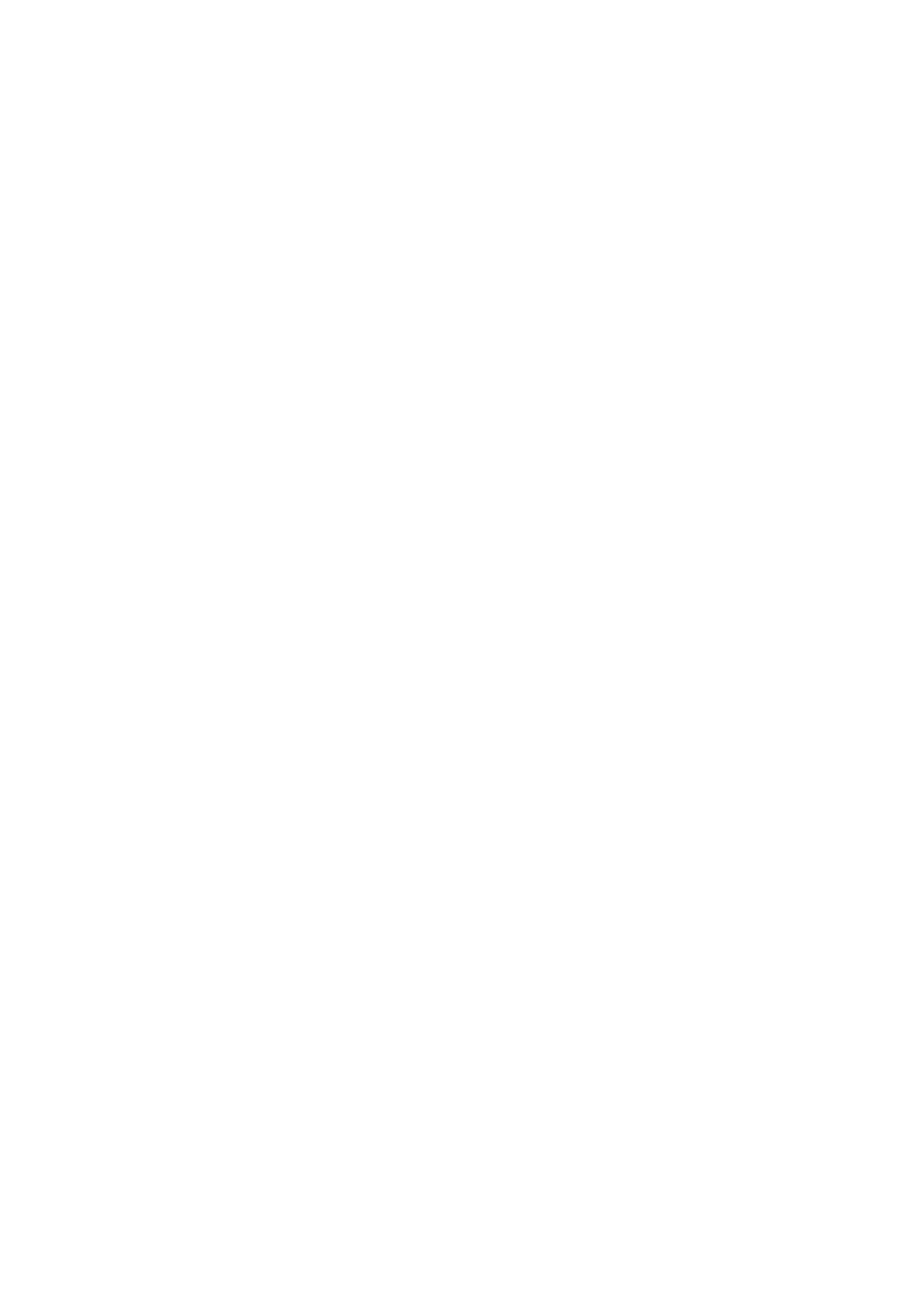### A BILL

#### intituled

An Act to make supplementary provision out of the Consolidated Fund to meet additional expenditure for the financial year 1 April 2020 to 31 March 2021, and to reduce certain appropriations for that financial year due to exigencies.

Be it enacted by the President with the advice and consent of the Parliament of Singapore, as follows: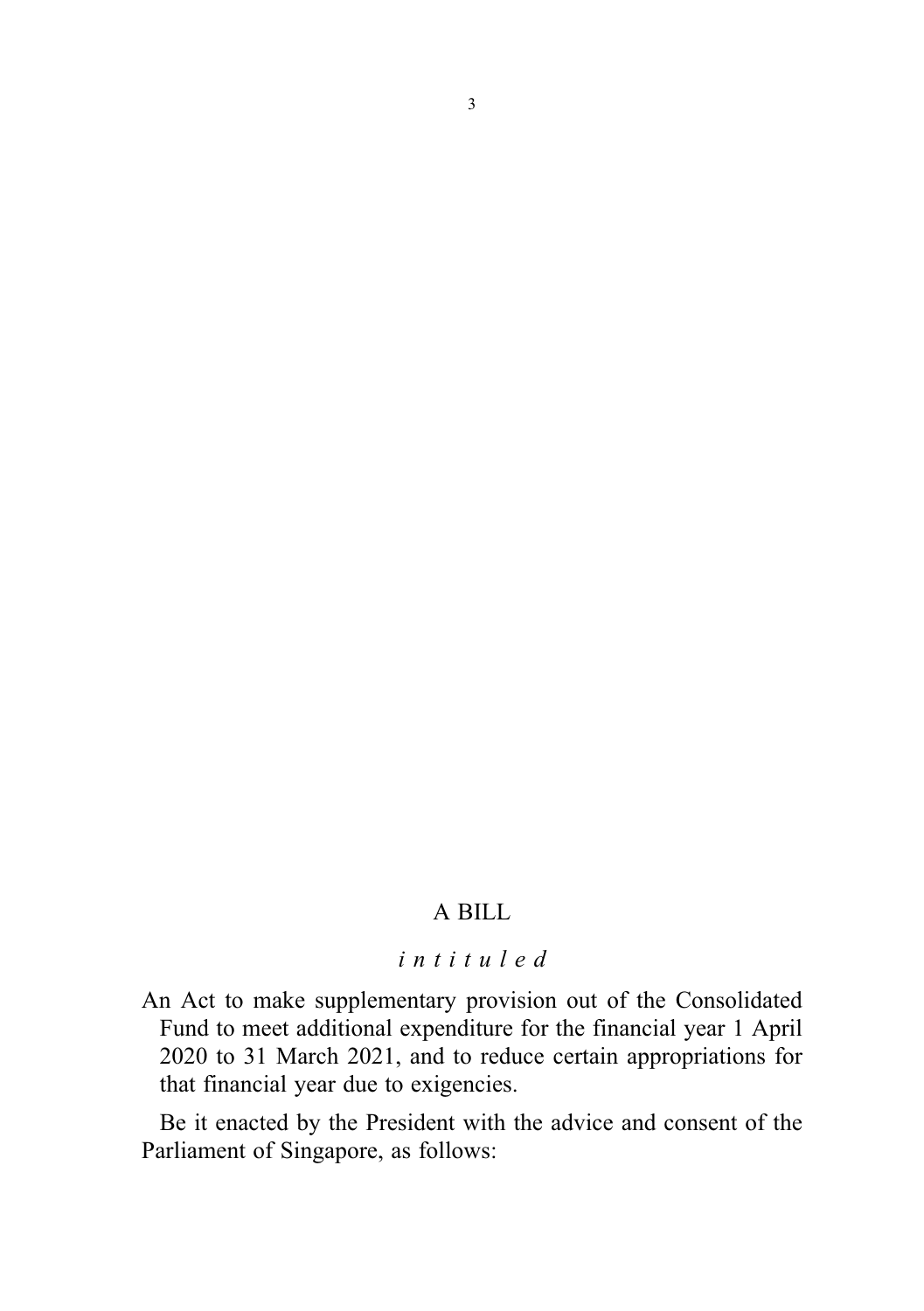#### Short title

1. This Act is the Third Supplementary Supply and Budget Adjustments (FY 2020) Act 2020.

4

### Interpretation

5 2. In this Act, unless the context otherwise requires —

"Appropriation Acts", for FY 2020, means —

- (a) the Supply Act 2020 (Act 10 of 2020);
- (b) the Revised Supplementary Supply (FY 2020) Act 2020 (Act 15 of 2020); and
- <sup>10</sup> (c) the Second Supplementary Supply (FY 2020) Act 2020 (Act 28 of 2020);
	- "appropriation in aid", in relation to any Head of Expenditure, means an appropriation in aid of sums earlier authorised by the Appropriation Acts to meet expenditure under that Head;
- <sup>15</sup> "FY 2020" means the period starting 1 April 2020 and ending 31 March 2021.

### Supplementary supply from Consolidated Fund

3.—(1) The sum of not more than  $$4,377,469,000$  is appropriated for the Heads of Expenditure for the public services specified in <sup>20</sup> Part 1 of the Schedule, and is subject to any reduction in appropriations for expenditure for the same public services that may be made in FY 2020.

(2) A further sum of not more than \$1,664,385,100 is authorised to be issued from the Consolidated Fund for FY 2020, after the <sup>25</sup> reductions in section 4 relating to the Consolidated Fund totalling \$2,713,083,900 are applied as appropriations in aid of the Heads of Expenditure for the public services specified in Part 1 of the Schedule.

(3) The further sum authorised to be issued under subsection (2) is <sup>30</sup> in addition to any other sums that have been so authorised by the Appropriation Acts for FY 2020.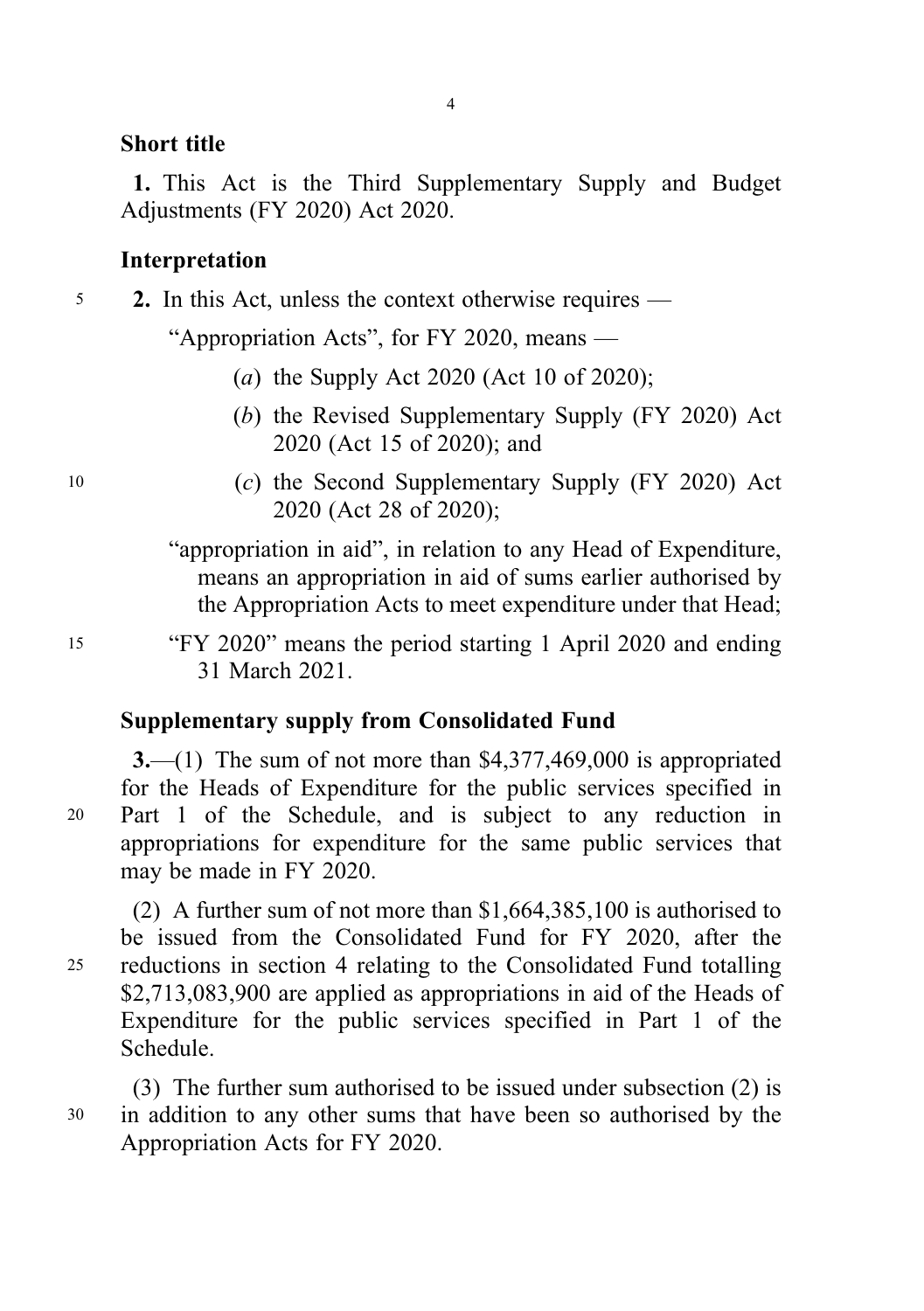### Budget adjustments for prior appropriations

4.—(1) The sums appropriated from the Consolidated Fund and the Development Fund for FY 2020 by the Appropriation Acts for the Heads of Expenditure specified in Part 2 of the Schedule are reduced to the extent provided respectively in that Part.

(2) The reductions under subsection (1) relating to the Consolidated Fund totalling \$2,713,083,900 are to be applied, in the manner directed by the Minister, as appropriations in aid of the Heads of Expenditure for the public services specified in Part 1 of the Schedule. 10

### Effect in relation to Appropriation Acts

5.—(1) This Act (except section 3 and Part 1 of the Schedule) —

- (a) is to be construed as if it formed part of the Appropriation Acts for FY 2020 relevant to the Heads of Expenditure concerned: and 15
- (b) is to have effect as if it had commenced on 1 April 2020.

(2) This Act is a Supply law for the purposes of sections 12(3) and 17A of the Financial Procedure Act (Cap. 109).

#### **Miscellaneous**

6. A reference to a public sector agency in Part 2 of the Schedule <sup>20</sup> includes a reference to the Ministry or Organ of State that was a predecessor to the public sector agency concerned and responsible for the public services, or development purposes, specified in relation to the public sector agency in Part 2 of the Schedule for FY 2020, and in respect of whom the Appropriation Acts for FY 2020 authorised sums <sup>25</sup> to be issued in relation to those public services or development purposes.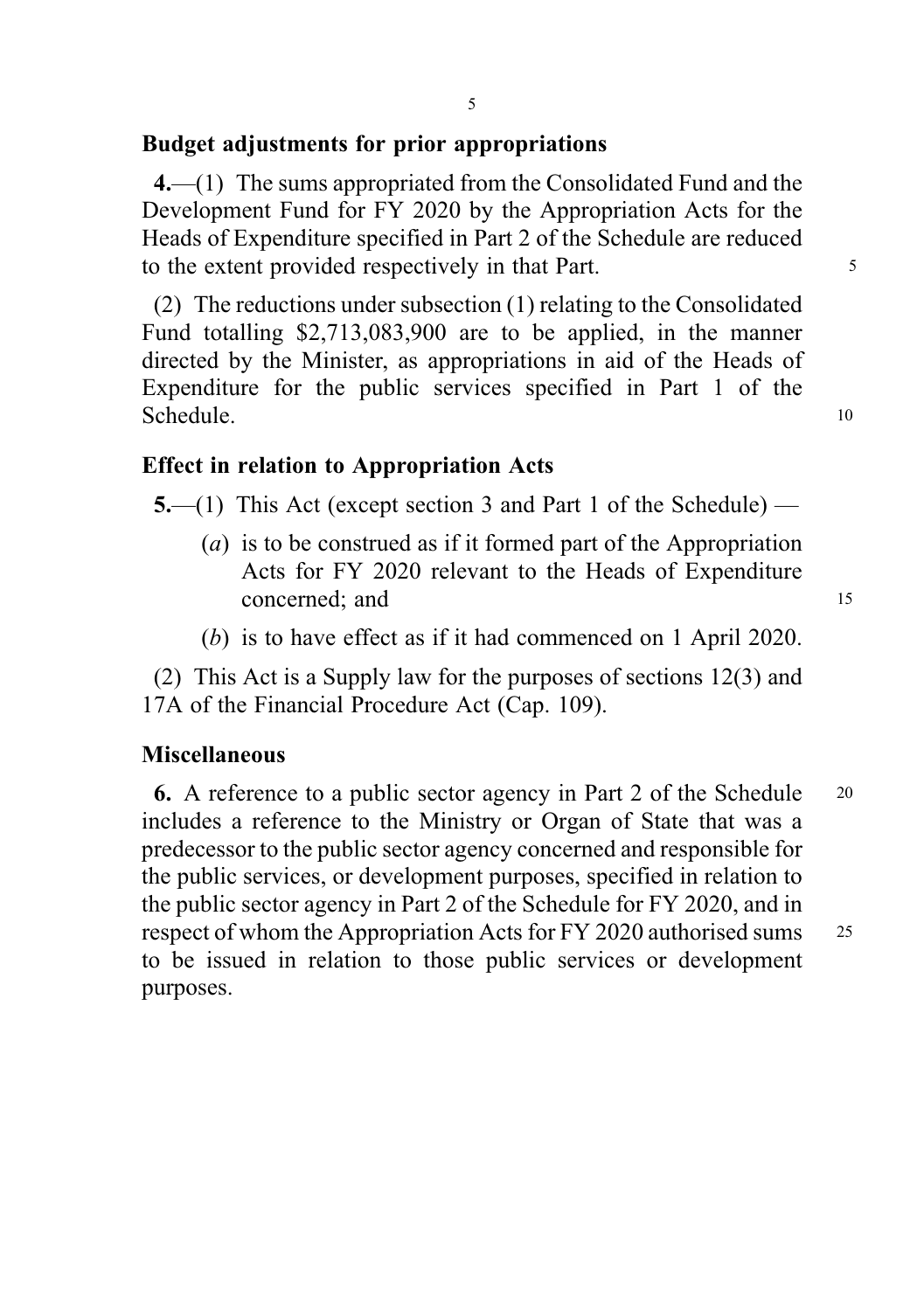## THE SCHEDULE PART 1

Sections 3 and 4

#### HEADS OF EXPENDITURE FOR WHICH FURTHER SUMS 5 ARE APPROPRIATED FROM CONSOLIDATED FUND

|    | Head | Title                                       | Appropriation<br>from<br>Consolidated<br>Fund | Appropriation<br>from<br>Development<br>Fund | <b>Total</b><br>appropriations |
|----|------|---------------------------------------------|-----------------------------------------------|----------------------------------------------|--------------------------------|
| 10 |      |                                             | \$                                            | \$                                           | \$                             |
|    | T    | Ministry of National<br>Development         | 600,430,000                                   |                                              | 600,430,000                    |
|    | V    | Ministry of Trade and<br>Industry           | 398,200,000                                   |                                              | 398,200,000                    |
| 15 | W    | Ministry of Transport                       | 140,906,100                                   |                                              | 140,906,100                    |
|    | X    | Ministry of Culture,<br>Community and Youth | 20,436,800                                    | $\cdots$                                     | 20,436,800                     |
|    | Z    | <b>Financial Transfers</b>                  | 3,217,496,100                                 |                                              | 3,217,496,100                  |
|    |      | <b>Total</b>                                | 4,377,469,000                                 | $\cdots$                                     | 4,377,469,000                  |

20

PART 2

Sections 4 and 6

### REDUCED APPROPRIATION FOR HEADS OF EXPENDITURE

| 25 | Head          | Title                                               | Reduction in<br><i>appropriation from</i><br>Consolidated Fund and<br>appropriated in aid of<br>Part 1 | Reduction in<br>appropriation from<br>Development Fund |
|----|---------------|-----------------------------------------------------|--------------------------------------------------------------------------------------------------------|--------------------------------------------------------|
|    |               |                                                     | \$                                                                                                     | \$                                                     |
|    | $\mathcal{C}$ | Auditor-General's Office                            | 2,620,000                                                                                              | 100,000                                                |
| 30 | E             | Judicature                                          | 17,422,100                                                                                             | 20,239,100                                             |
|    | F             | Parliament                                          | 1,013,500                                                                                              | $\cdots$                                               |
|    | H             | Public Service Commission                           | 240,400                                                                                                | $\cdots$                                               |
|    | Ι             | Ministry of Social and<br><b>Family Development</b> | 52,505,600                                                                                             | 19,820,600                                             |
| 35 | J             | Ministry of Defence                                 | 1,192,000,000                                                                                          | 263,000,000                                            |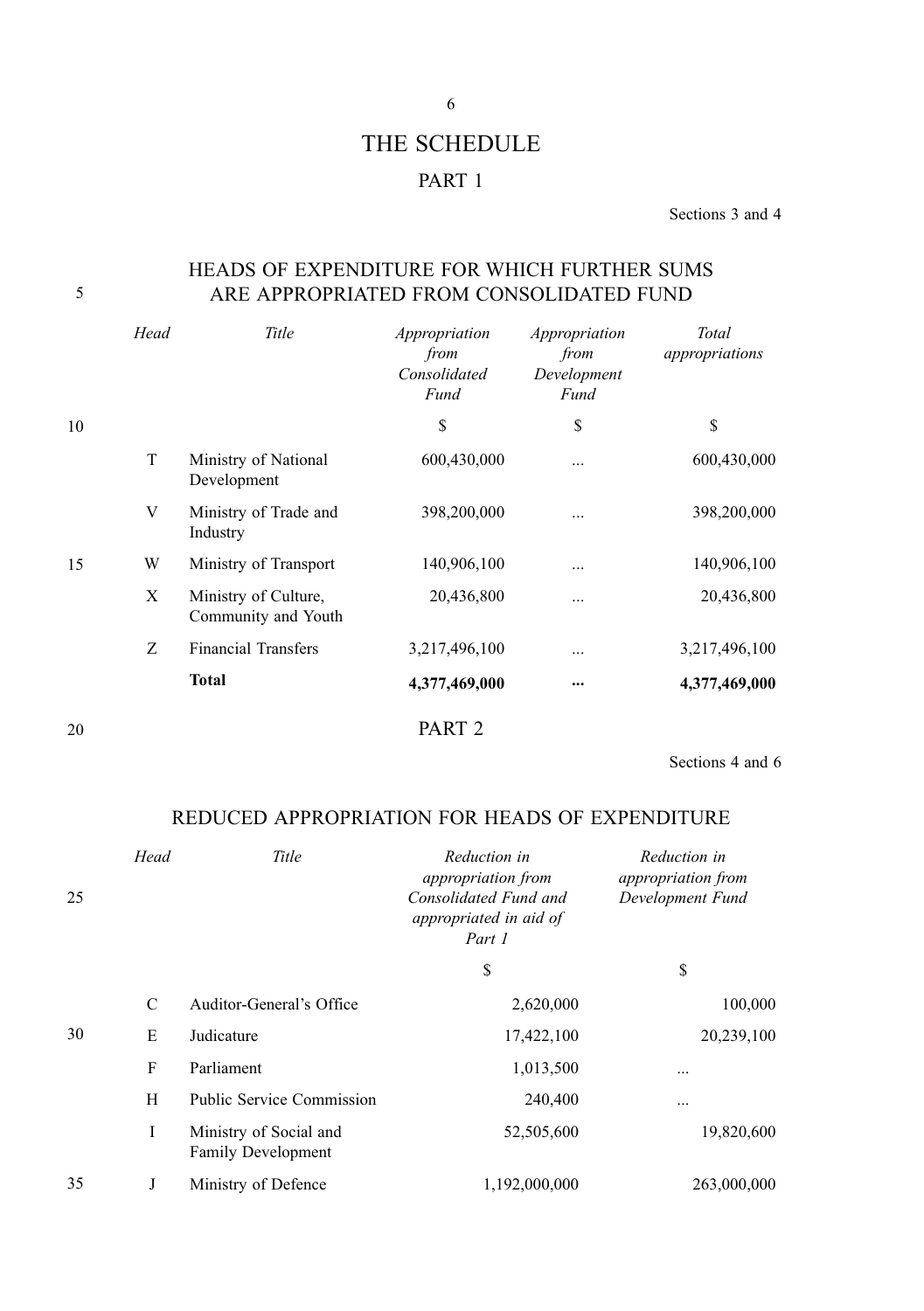| Head         | Title                                             | Reduction in<br>appropriation from<br>Consolidated Fund and<br>appropriated in aid of<br>Part 1 | Reduction in<br>appropriation from<br>Development Fund | 5  |
|--------------|---------------------------------------------------|-------------------------------------------------------------------------------------------------|--------------------------------------------------------|----|
|              |                                                   | \$                                                                                              | \$                                                     |    |
| K            | Ministry of Education                             | 438,000,000                                                                                     | 52,000,000                                             |    |
| $\mathbf{L}$ | Ministry of Sustainability<br>and the Environment | 35,052,200                                                                                      | 564,882,700                                            | 10 |
| M            | Ministry of Finance                               | 136,042,800                                                                                     | 7,807,700                                              |    |
| N            | Ministry of Foreign Affairs                       | 29,874,400                                                                                      | $\cdots$                                               |    |
| $\Omega$     | Ministry of Health                                | 324,467,300                                                                                     | 574,000,000                                            |    |
| P            | Ministry of Home Affairs                          | 120,000,000                                                                                     | 15,000,000                                             |    |
| $\mathbb{R}$ | Ministry of Law                                   | 39,497,300                                                                                      | 120,553,500                                            | 15 |
| S            | Ministry of Manpower                              | 310,805,800                                                                                     | 30,998,700                                             |    |
| T            | Ministry of National<br>Development               | $\cdots$                                                                                        | 614,469,600                                            |    |
| U            | Prime Minister's Office                           | 13,542,500                                                                                      | 16,189,400                                             |    |
| V            | Ministry of Trade and<br>Industry                 | $\ddotsc$                                                                                       | 744,718,000                                            | 20 |
| W            | Ministry of Transport                             | $\cdots$                                                                                        | 3,592,137,900                                          |    |
| X            | Ministry of Culture,<br>Community and Youth       | $\ddotsc$                                                                                       | 166,232,300                                            |    |
|              | <b>Total reduction</b>                            | 2,713,083,900                                                                                   | 6,802,149,500                                          | 25 |
|              |                                                   |                                                                                                 |                                                        |    |

#### THE SCHEDULE - continued

#### EXPLANATORY STATEMENT

In accordance with Article 148(2) of the Constitution of the Republic of Singapore, this Bill seeks to make additional provision for the financial year 1 April 2020 to 31 March 2021 (called FY 2020) to meet expenditure in excess of the sums authorised by the Supply Act 2020 (Act 10 of 2020), the Revised Supplementary Supply (FY 2020) Act 2020 (Act 15 of 2020), and the Second Supplementary Supply (FY 2020) Act 2020 (Act 28 of 2020), which are collectively defined in the Bill as the Appropriation Acts.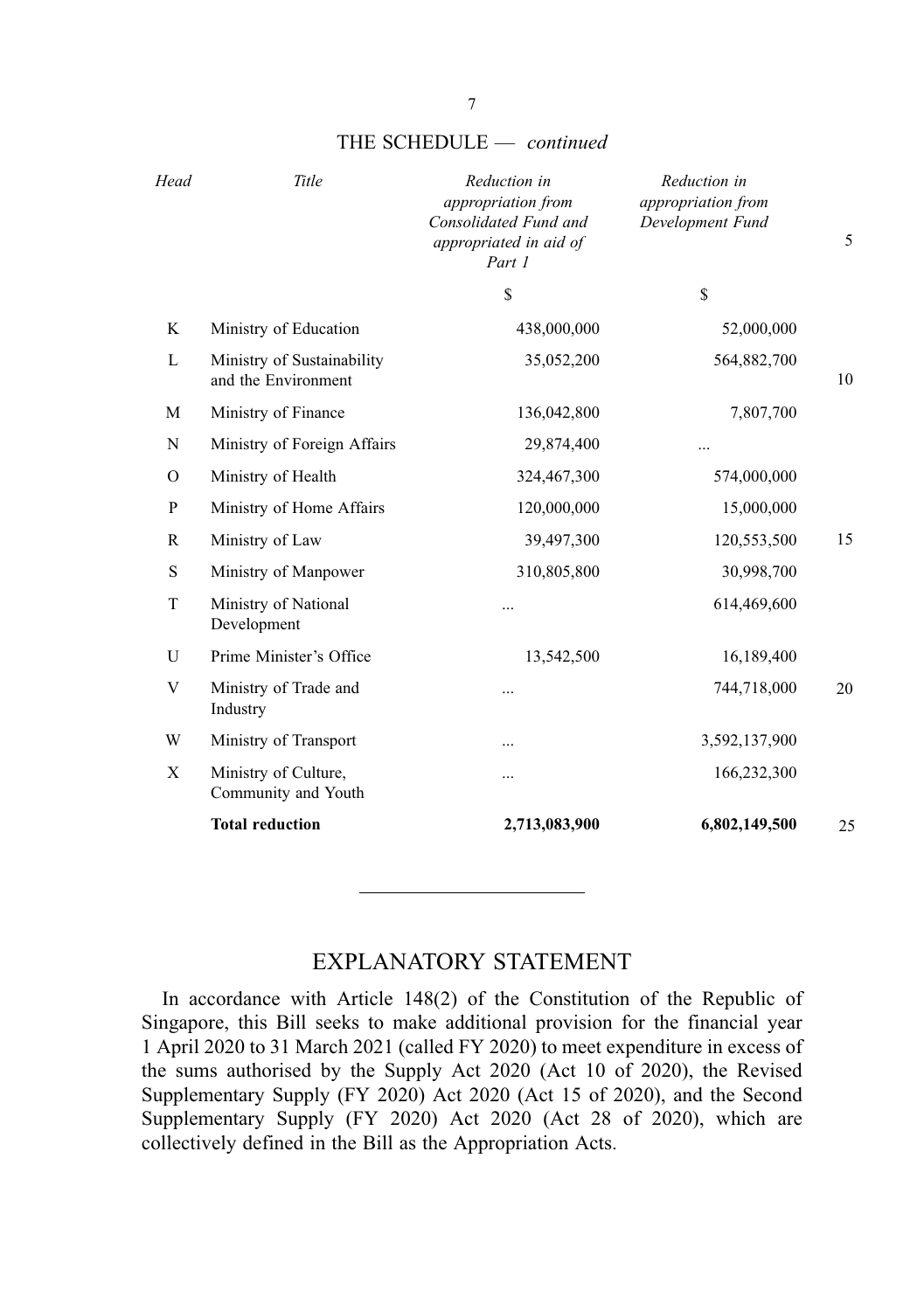The Bill also provides for a downward adjustment in the maximum sums earlier appropriated from the Consolidated Fund and the Development Fund by the Appropriation Acts for various public services and development purposes.

Supplementary estimates for the additional provisions, and showing the reduction in sums earlier appropriated by the Appropriation Acts, have been laid before Parliament.

Clause 1 relates to the short title.

Clause 2 defines the expressions "Appropriation Acts", "appropriation in aid" and "FY 2020".

Clause 3 authorises a further sum of not more than \$1,664,385,100 to be issued from the Consolidated Fund for FY 2020, which is the balance after the reduction in appropriations from the Consolidated Fund (totalling \$2,713,083,900) for the Heads of Expenditure specified in Part 2 of the Schedule as provided in clause 4 are set-off against the maximum gross increase of \$4,377,469,000 in total appropriations to meet the Heads of Expenditure for the public services specified in Part 1 of the Schedule.

No part of the further sum will be drawing on the reserves which were not accumulated by the Government during its current term of office.

Clause 4 provides that certain sums appropriated by the Appropriation Acts for the Heads of Expenditure specified in Part 2 of the Schedule are reduced to the extent provided respectively in that Part.

The downward adjustment in the provisioning for these Heads of Expenditure relate to appropriations from the Consolidated Fund and the Development Fund and affect main and development expenditure of the various public sector agencies falling under the respective Heads of Expenditure specified in Part 2 of the Schedule.

The reductions in clause 4 relating to the Consolidated Fund (totalling \$2,713,083,900) are appropriated in aid of the Heads of Expenditure specified in Part 1 of the Schedule. The Finance Minister will direct how the appropriations in aid are to be distributed among the Heads of Expenditure specified in Part 1 of the Schedule. The authority to issue those moneys from the Consolidated Fund is not changed.

Clause 5 describes the effect of the reduction of appropriations in relation to the Appropriation Acts and the Financial Procedure Act (Cap. 109).

Clause 6 makes clear that a public sector agency named in Part 2 of the Schedule includes a reference to its predecessor Ministry or Organ of State. This addresses the renaming of the Ministry of the Environment and Water Resources as the Ministry of Sustainability and the Environment, after the Appropriation